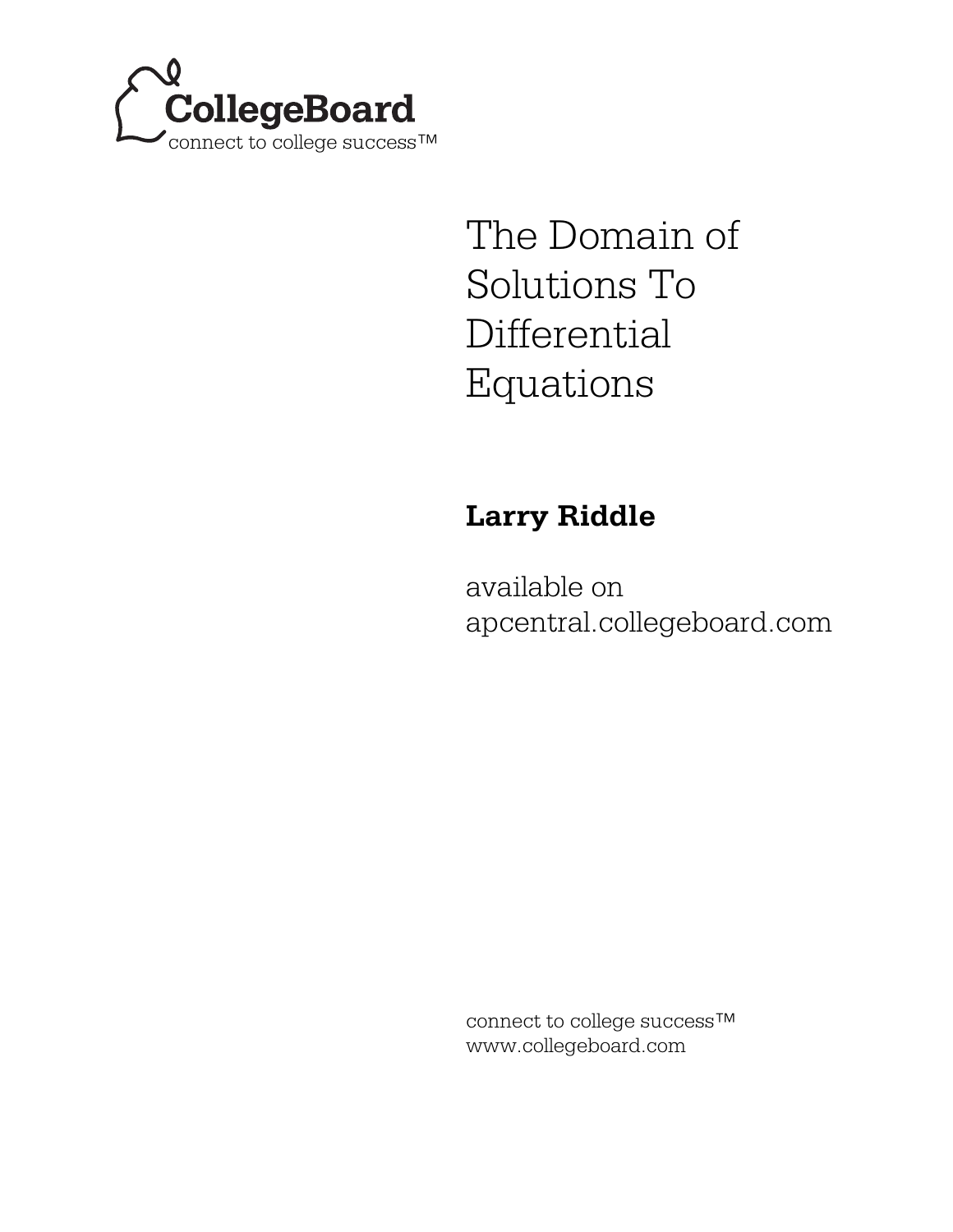## **The College Board: Connecting Students to College Success**

The College Board is a not-for-profit membership association whose mission is to connect students to college success and opportunity. Founded in 1900, the association is composed of more than 4,700 schools, colleges, universities, and other educational organizations. Each year, the College Board serves over three and a half million students and their parents, 23,000 high schools, and 3,500 colleges through major programs and services in college admissions, guidance, assessment, financial aid, enrollment, and teaching and learning. Among its best-known programs are the SAT®, the PSAT/NMSQT®, and the Advanced Placement Program® (AP®). The College Board is committed to the principles of excellence and equity, and that commitment is embodied in all of its programs, services, activities, and concerns.

### **Equity Policy Statement**

The College Board and the Advanced Placement Program encourage teachers, AP Coordinators, and school administrators to make equitable access a guiding principle for their AP programs. The College Board is committed to the principle that all students deserve an opportunity to participate in rigorous and academically challenging courses and programs. All students who are willing to accept the challenge of a rigorous academic curriculum should be considered for admission to AP courses. The Board encourages the elimination of barriers that restrict access to AP courses for students from ethnic, racial, and socioeconomic groups that have been traditionally underrepresented in the AP Program. Schools should make every effort to ensure that their AP classes reflect the diversity of their student population.

For more information about equity and access in principle and practice, please send an email to apequity@collegeboard.org.

© 2007 The College Board. All rights reserved. College Board, AP Central, APCD, Advanced Placement Program, AP, AP Vertical Teams, CollegeEd, Pre-AP, SAT, and the acorn logo are registered trademarks of the College Board. Admitted Class Evaluation Service, Connect to college success, MyRoad, SAT Professional Development, SAT Readiness Program, Setting the Cornerstones, SpringBoard, and The Official SAT Teacher's Guide are trademarks owned by the College Board. PSAT/NMSQT is a registered trademark of the College Board and National Merit Scholarship Corporation. All other products and services may be trademarks of their respective owners. Permission to use copyrighted College Board materials may be requested online at: www.collegeboard.com/inquiry/cbpermit.html.

#### **For further information, visit apcentral.collegeboard.com.**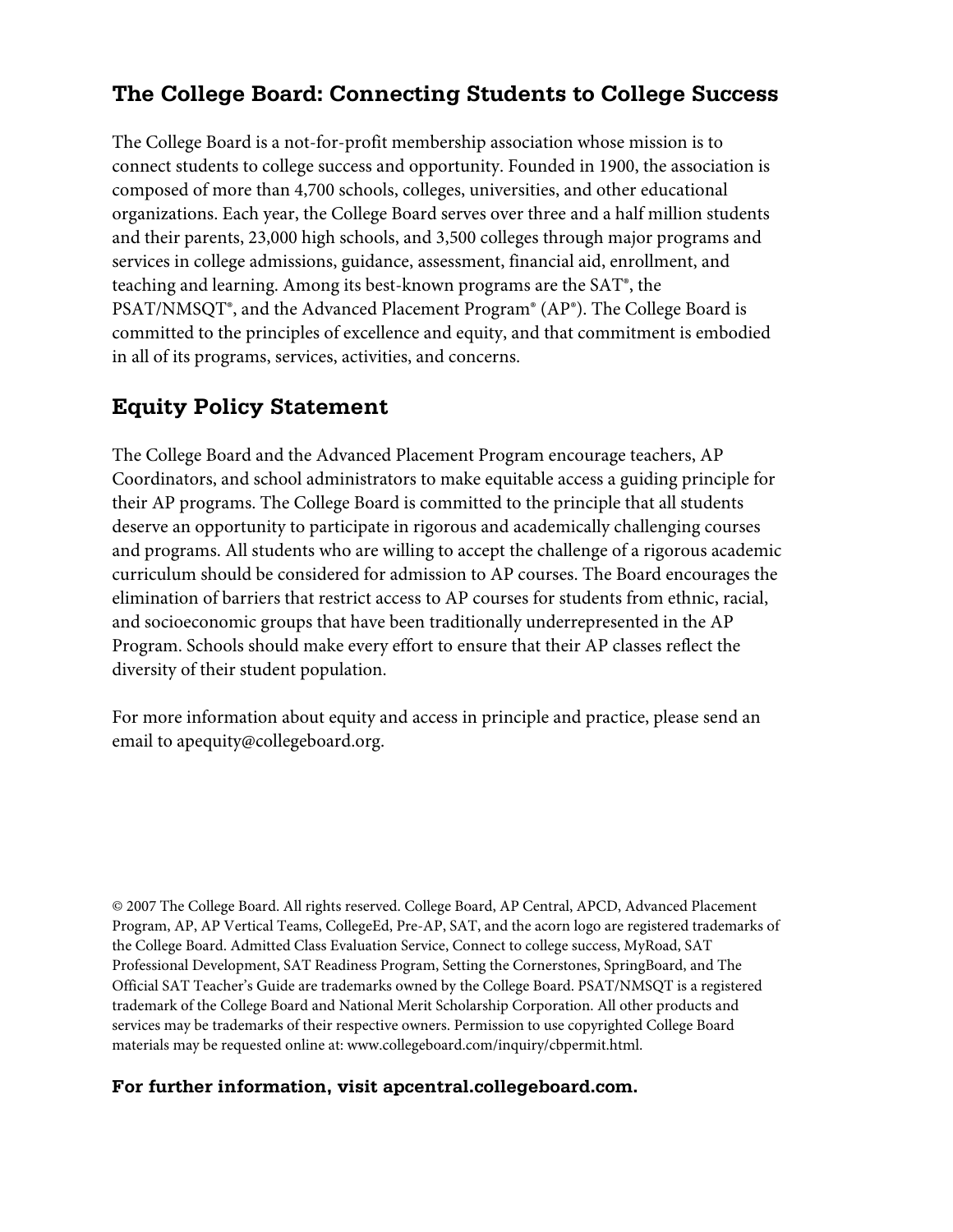## The Domain of Solutions to Differential Equations

#### Larry Riddle<sup>∗</sup>

The 2006 AB Calculus Exam asked students to find the particular solution  $y = f(x)$  to the differential equation

$$
\frac{dy}{dx} = \frac{y+1}{x}, x \neq 0
$$

with initial condition  $f(-1) = 1$  and to state its domain. The domain of a function is always an important consideration when defining or working with a function. Take, for example, the composition of functions. Let  $f(x) = \sqrt{x}$  and  $g(x) = x^2$ . Suppose  $h(x) = g(f(x))$ . It is easy to see that  $h(x) = x$ . What is the domain of h? As a function by itself,  $h(x) = x$  would be considered to have the domain of all real x. As the composition of q and f, however, the domain of h is only  $x \geq 0$ . Similarly, the domain of a particular solution to a differential equation can be restricted for reasons other than the function formula not being defined, and indeed, may be a subset of what the domain would be when the solution is considered only as a function.

#### Two Reasons to Restrict the Domain

Consider the initial value problem  $dy/dx = 2/\sqrt{y}$  with  $y(0) = 9$ . Separating variables and integrating produces the implicit solution  $\frac{2}{3}y^{3/2} = 2x + C$ , and the initial value gives  $C = 18$ . The explicit solution is therefore  $y = (3x+27)^{2/3}$ . But this solution is not valid for all x. The differential equation  $dy/dx = 2/\sqrt{y}$  implies that the slopes along the solution curve are positive. Thus the solution  $y = (3x + 27)^{2/3}$  only has domain  $x > -9$  as illustrated in the slope field<sup>1</sup> in Figure 1.



<sup>∗</sup>Larry Riddle is Professor of Mathematics at Agnes Scott College in Decatur, Georgia. He served as Chief Reader for the AP Calculus Exam from 2000 to 2003, and, in 2005, became Chair of the AP Calculus Development Committee.

<sup>&</sup>lt;sup>1</sup>The illustrations of slope fields and solution curves for this article were drawn using the free Windows program Winplot available at http://math.exeter.edu/rparris/.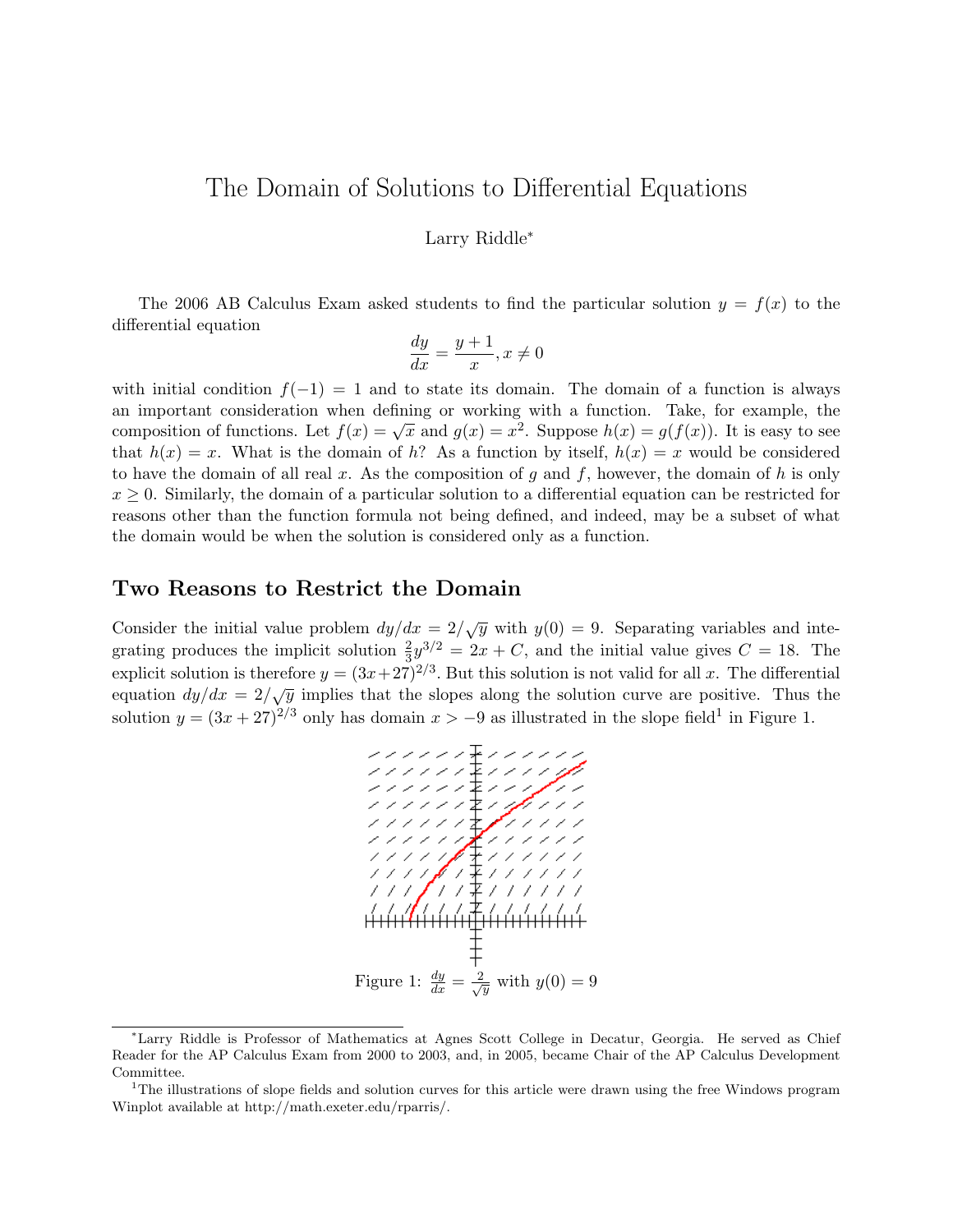The 1985 BC Calculus exam contained the following problem: Given the differential equation

$$
\frac{dy}{dx} = \frac{-xy}{\ln y}, \ y > 0
$$

- (a) Find the general solution of the differential equation.
- (b) Find the solution that satisfies the condition that  $y = e^2$  when  $x = 0$ . Express your answer in the form  $y = f(x)$ .
- (c) Explain why  $x = 2$  is not in the domain of the solution found in part (b).

The answer to part (b) is  $y = e$  $\sqrt{4-x^2}$ . The domain of this as a function is  $-2 \le x \le 2$ . However, as noted on that year's scoring rubric for BC 4, "if  $x = 2$ , then  $y = 1$  and  $\ln y = 0$  which causes  $(-xy)/\ln y$  to be undefined" and hence  $x = 2$  is not in the domain of the solution to the initial value problem. In fact the domain is  $-2 < x < 2$ . Students actually did fairly well on this problem with a mean score of 5.04 and with 585 of 9895 students earning all 9 points. But that was still the smallest number of students who received a perfect score on any of the six free-response problems that year.



In both of these examples, the domains have been intervals. In fact, the domain of a particular solution to a differential equation is the largest open interval containing the initial value on which the solution satisfies the differential equation. Some textbook authors call the domain of a solution the *interval of definition* of the solution or the *maximum interval of existence*. The reason domains are restricted to intervals will be discussed below, but first we present some more examples. Most of these are taken from differential equations textbooks because, unfortunately, most calculus texts have yet to provide a complete discussion about domains of solutions to initial value problems. See the appendix, however, for examples of how some calculus books have addressed the definition of the solution to a differential equation.

#### More Examples of Domains

Polking, Boggess, and Arnold discuss the following initial value problem in their textbook Differential Equations: find the particular solution to the differential equation  $dy/dt = y^2$  that satisfies the initial value  $y(0) = 1$ . Solving the differential equation using separation of variables yields

$$
y = \frac{1}{1 - t}
$$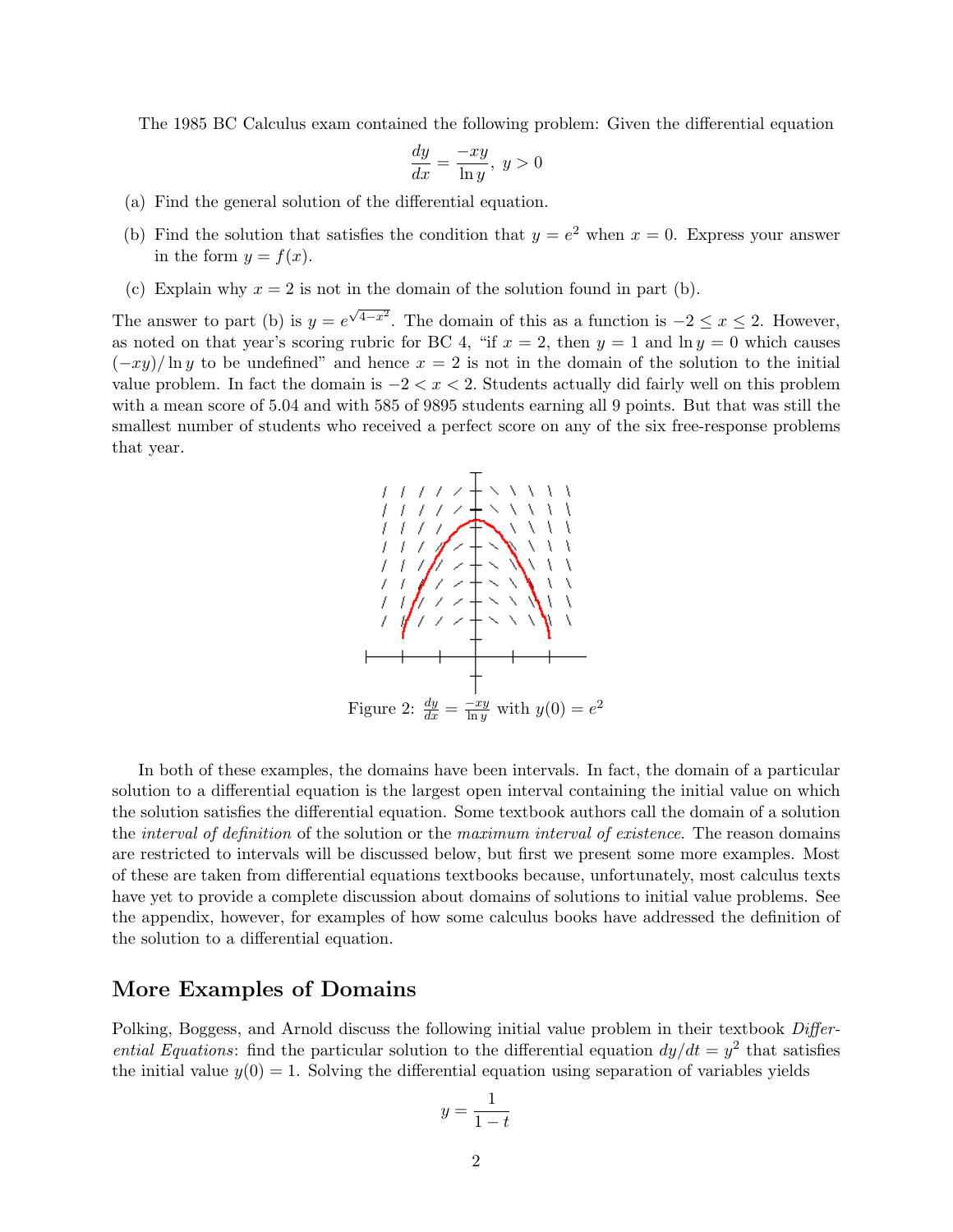

Figure 3:  $dy/dt = y^2$  with  $y(0) = 1$ 

as the solution. The solution is sketched on the slope field illustrated in Figure 3. The authors write: "The graph of y is a hyperbola with two branches....The function y has an infinite discontinuity at  $t = 1$ . Consequently, this function cannot be considered to be a solution to the differential equation  $y' = y^2$  over the whole real line....Note that the left branch of the hyperbola...passes through the point  $(0, 1)$  as required by the initial condition  $y(0) = 1$ . Hence, the left branch of the hyperbola is the solution curve needed. This particular solution curve extends indefinitely to the left, but rises to positive infinity as it approaches the asymptote  $t = 1$  from the left. Any attempt to extend this solution to the right would have to include  $t = 1$ , at which point the function  $y(t)$  is undefined. Consequently, the maximum interval on which this solution curve is defined is the interval  $(-\infty, 1)$ ."

An initial value problem in *Elementary Differential Equations* by Boyce and DiPrima is the following: solve

$$
y' + \frac{2}{x}y = 4x
$$

$$
y(1) = 2
$$

and determine the interval in which the solution is valid. This differential equation is not separable but can be solved using the method of integrating factors. The authors determine that

$$
y = x^2 + \frac{C}{x^2}
$$

is the general solution, and then write: "To satisfy the initial condition it is necessary to choose  $C=1$ ; thus

$$
y = x^2 + \frac{1}{x^2}, x > 0
$$

is the solution of the initial value problem....Observe that the function  $y = x^2 + (1/x^2)$  for  $x < 0$ is not part of the solution for this initial value problem." In this case the differential equation has a singularity at  $x = 0$  and, in addition, the solution approaches a vertical asymptote as  $x \to 0^+$  as illustrated in Figure 4.

As another example, consider the initial value problem  $dy/dx = y^2 + 1$  with  $y(\pi) = 0$ . Separating variables and integrating gives  $arctan(y) = x + C$ . The initial condition implies that  $C = -\pi$  and hence the solution satisfies  $arctan(y) = x - \pi$ . But the range of the inverse tangent function is  $(-\pi/2, \pi/2)$  which means that we must have  $-\pi/2 < x - \pi < \pi/2$ . Therefore the domain of the solution to this initial value problem is the interval  $\pi/2 < x < 3\pi/2$ . The solution, shown in Figure 5, can be written as  $y = \tan(x - \pi) = \tan(x)$  on this interval. Again, the domain of the solution is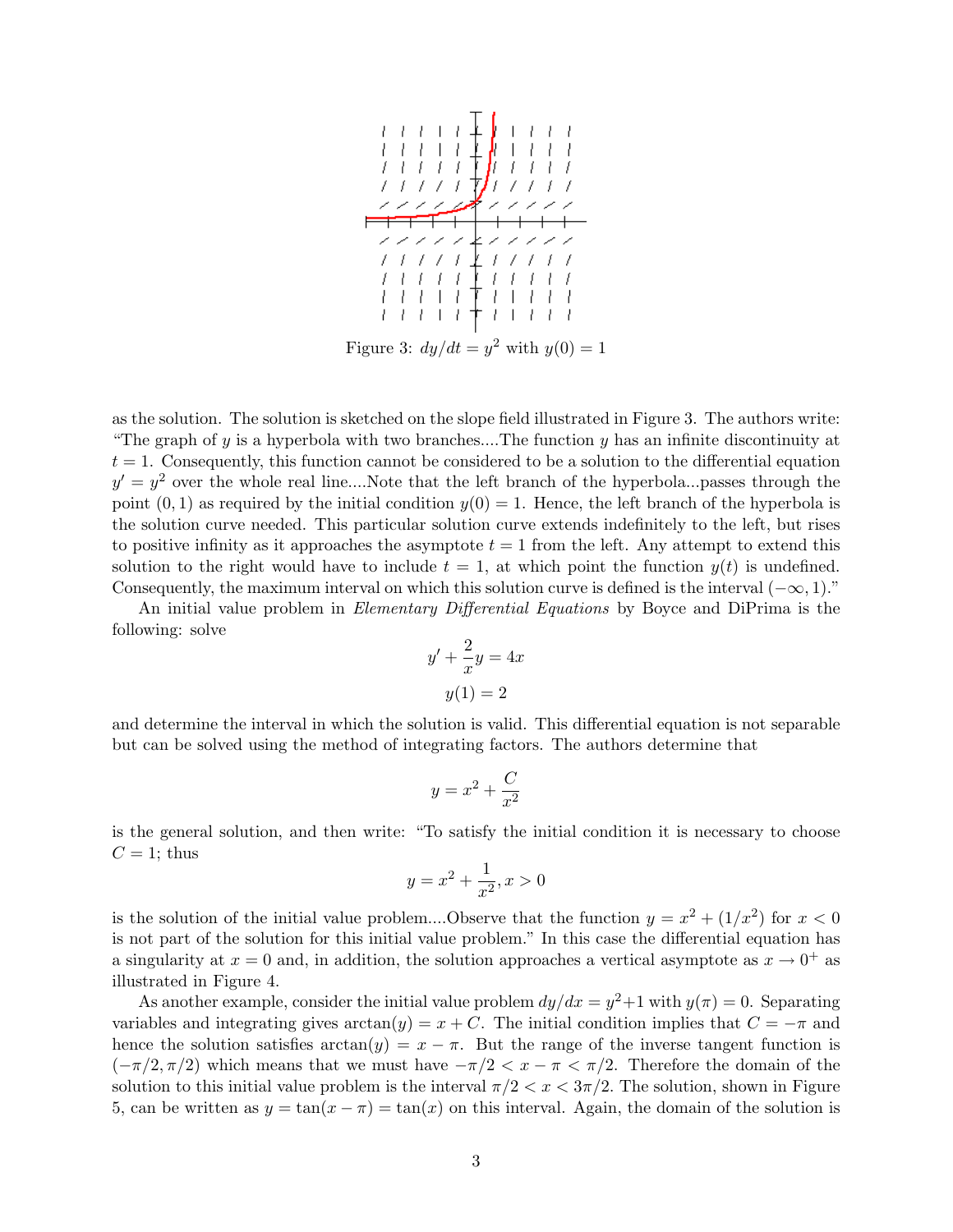

a subset of the domain of the tangent function. As in the previous examples, the solution cannot jump over the vertical asymptotes.

A similar problem in Differential Equations: A Modeling Approach by Glenn Ledder involves the same differential equation but with the initial point  $y(0) = 0$ . Ledder remarks: "The tangent function solves the differential equation...on all intervals on which the function is defined. The tangent function solves the initial-value problem...only on the interval  $(-\pi/2, \pi/2)$ ." He goes on to remark that "most initial-value problems have a unique solution, although not necessarily one that is valid for all values of the independent variable."

In Calculus Problems for a New Century from the Mathematical Association of America Notes series we find the following problem in section IV.2 (page 81, problem 8): Find the specific solution which satisfies  $y(dy/dx) = x$  and the initial conditions (i)  $y(2) = 1$ , (ii)  $y(2) = -1$ , and (iii)  $y(-2) = -1$ . Solutions to this differential equation satisfy  $y^2 = x^2 + C$ . The specific solutions for the three initial conditions, as given in the commentary on this problem, are

 $(i)$   $y =$ √  $\overline{x^2-3}$ ,  $x > \sqrt{3}$ 

(ii) 
$$
y = -\sqrt{x^2 - 3}, x > \sqrt{3}
$$

 $(iii)$   $y = -$ √  $x^2-3, x < -$ √ 3

(The commentary actually gives the domains as closed intervals, but the derivatives do not exist at  $x = \pm$ √ 3.) Each solution curve is part of one of the branches of the hyperbola given by  $y^2 = x^2 + C$ . See Figure 6. Each of the solutions requires us to make two choices: the choice of the positive or negative sign for the square root when solving for  $y$ , and the choice of the interval satisfying  $x^2 - 3 > 0$  for the domain of the solution. Both choices are made based on the initial value. The initial y determines which sign to use for the square root. The initial x determines which interval to use for the domain of the solution. In this case the solution cannot jump over the gap between the two branches of the hyperbola.

In the text *Differential Equations* by Sanchez, Allen, and Kyner, the authors describe an example that has a similiar issue. Their example is to solve

$$
\frac{dy}{dt} = \frac{t^4}{y^4}.
$$

The authors show that the general solution is  $y(t) = (t^5 + C)^{1/5}$ . They go on to write: "What is the interval of definition of the solution? This question requires a careful answer. The function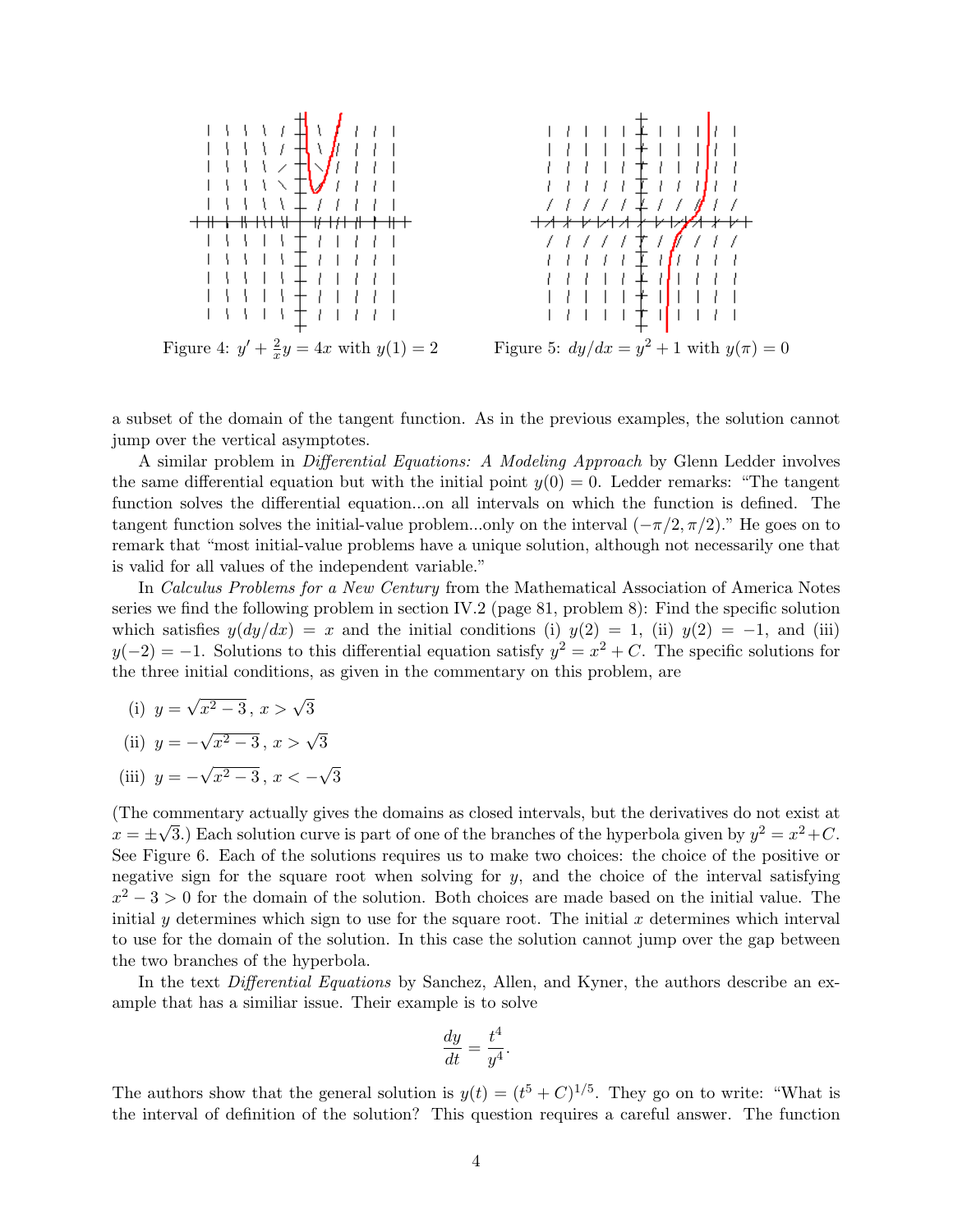

y(t)...is defined and continuous for all t, but if  $C \neq 0$ , it is not differentiable at the point  $t = b$ , where  $b^5 + C = 0$ . Therefore, one solution will be defined on the interval  $b < t < \infty$  and a second solution on the interval  $-\infty < t < b$ . This is not just a technical nicety; a solution is a *continuously* differentiable function that satisfies the differential equation on an interval. It is important that  $(t, y(t))$ , for t in the interval, be in the domain of definition of the differential equation. In this example,  $y(b) = 0$  but since  $f(t, y) = t^4/y^4$ , the differential equation is not defined for  $y = 0$ , and the function is not a solution on any interval containing  $t = b = (-C)^{1/5}$ ."



#### The Domain in 2006 AB 5

One method to solve the initial value problem in 2006 AB 5 (see page 1) can be found in the scoring rubric available at AP Central. As an alternative method, we can separate variables and use the initial condition to write two definite integrals that must be satisfied by the particular solution.

$$
\int_{1}^{y} \frac{1}{w+1} \, dw = \int_{-1}^{x} \frac{1}{t} \, dt
$$

In order to write these two definite integrals, however, we must have  $y > -1$  and  $x < 0$  or the improper integrals will diverge. The solution then becomes

$$
\ln(y+1) - \ln(2) = \ln(-x) - \ln(1) = \ln(-x)
$$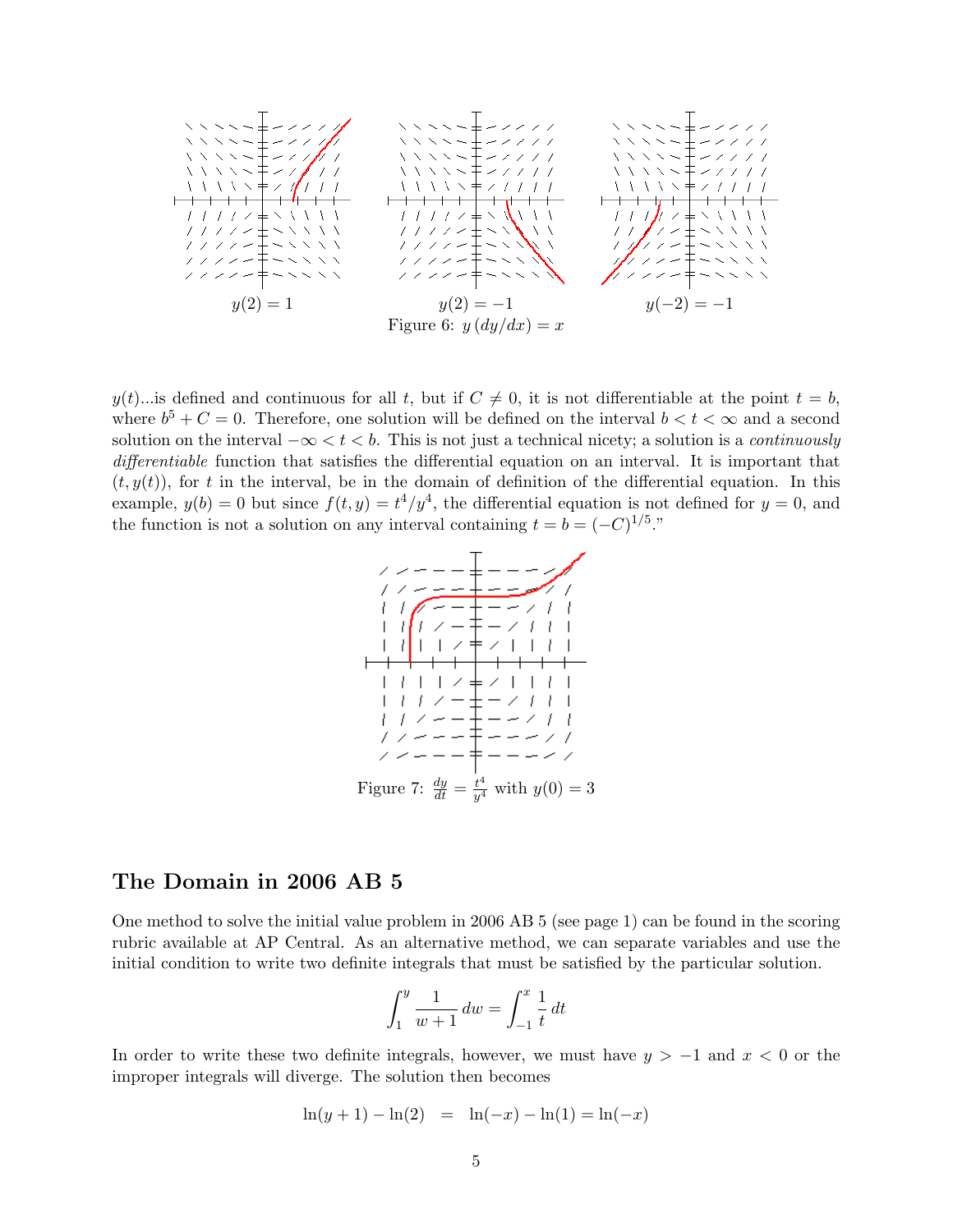$$
\ln\left(\frac{y+1}{2}\right) = \ln(-x)
$$
  

$$
\frac{y+1}{2} = -x
$$
  

$$
y = -2x - 1
$$

but only for the interval  $x < 0$ . Notice that we will have  $y > -1$  when  $x < 0$ . In this case the solution cannot jump over the singularity at  $x = 0$  in the differential equation.

The general solution to the differential equation in 2006 AB 5 is  $y = Cx - 1$ . Figure 8 shows several solution curves in the slope field. None of these solutions can have  $x = 0$  in the domain since the solutions do not satisfy the differential equation at  $x = 0$ ; we cannot say that the slope C is equal to the indeterminate  $0/0$ . Each particular solution to this differential equation has domain either  $x < 0$  or  $x > 0$  even though the domain of the function  $f(x) = Cx - 1$  is all real x.



To see why this is so, consider what happens in the slope field. Imagine you were back in Newton's time and could march along the slope field in Figure 8 in infinitesimal steps. Starting at  $x = -1$  and proceeding to the right, you would head towards the y-axis, marching along the line  $y = -2x-1$ . But what would happen when you try to "arrive" at  $x = 0$ ? There is suddenly no slope. The differential equation is undefined when  $x = 0$ . What direction should you continue? Since there is no direction specified, the solution curve must stop, again suggesting why the domain should only be  $x < 0$ . We have no information about what should happen for that particular solution on the other side of the singularity.

#### Why are Domains Intervals?

What do we tell students about sketching a solution to a DE with a slope field? Start at the initial point and sketch a smooth curve as far as the slope field can take you. This is somewhat the geometric interpretation of Euler's method. Of course, this is not a precise concept because the slope field is only given at discrete points and following those discrete slope lines can lead you off the actual solution and may disguise the existence of vertical asymptotes and other singularities. This geometric view of a solution to an initial value problem suggests, however, why such a solution should not cross over a vertical asymptote or a singularity in the differential equation, and thus why the domain must be restricted to an interval. Indeed, the reality is that most initial value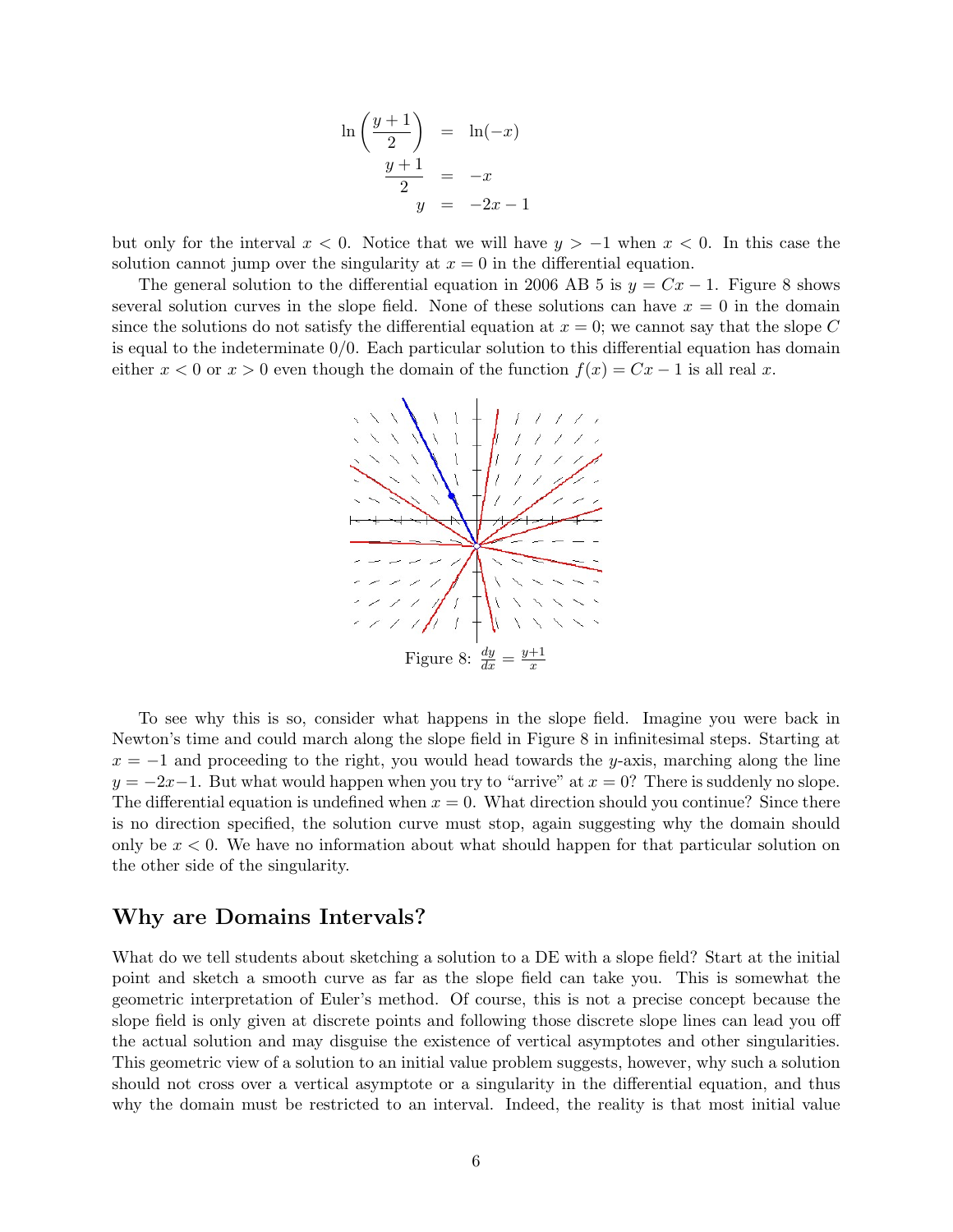problems cannot be solved analytically and solutions must be approximated either graphically or numerically. In this case, we want the differentiability of the solution to imply the intuitive concept of continuity that we often teach pre-calculus students: a function is continuous if you can draw its graph without lifting the pencil.

Another reason to work only on intervals is that those who work with differential equations to model physical situations want a unique solution that makes physical sense. The fundamental theorem of differential equations is the existence and uniqueness theorem. The existence theorem will only guarantee a solution on some interval containing the initial value. The initial value problem  $dy/dx = g(x, y), y(x_0) = y_0$  is equivalent to the integral equation

$$
y(x) = y_0 + \int_{x_0}^x g(t, y(t)) dt
$$

but to evaluate this definite integral we must restrict attention to where g is defined and continuous. This integral equation is the basis for the use of Picard's approximation method to generate a sequence of functions that, under appropriate conditions, can be shown to converge to a solution of the initial value problem. And if the partial derivative of g with respect to y is continuous (as in 2006 AB 5), then we are guaranteed a unique solution on some interval containing  $x_0$ .

In his textbook Introduction to Ordinary Differential Equations, Stephen Saperstone writes: "In the definition at the beginning of Section 1.2...we learned that an explicit solution of an ODE, in order to be meaningful and useful, must be defined on an interval. The restriction of t to an interval is motivated by the fact that ODEs model real phenomena. For instance, we observed that for the ODE  $t^2\dot{x} + x = 0$ ...the integral curves (except for  $x = 0$ ) appear to avoid the x-axis. In particular, the integral curve through  $(\frac{1}{2}, \frac{1}{2})$  $\frac{1}{2}$ ) appears to approach the x-axis asymptotically and 'fly off' to infinity as  $t$  approaches zero from the right. If the domain of definition of the corresponding solution were to consist of  $\mathbb R$  except for  $t = 0$ , then how could the solution ever 'get across the gap' at  $t = 0$ ? Time would literally have to stop prior to  $t = 0$  and resume thereafter. This certainly isn't the way things behave. We could argue that the system being modeled 'breaks down' at  $t = 0$ , but then the original ODE is not applicable if the model changes at  $t = 0$ ."

The general form of a first-order differential equation is  $F(x, y, \frac{dy}{dx}) = 0$ . The form  $dy/dx =$  $g(x, y)$  that has been used in most of the examples and discussion above is usually preferred for theoretical and computational purposes. But it is important to realize that solutions, including their domains, can be different based on what form of the differential equation is used. For example, the differential equations  $dy/dx = (y+1)/x$  and  $x(dy/dx) = y+1$  are different equations. No solution of the former equation can contain  $x = 0$  in its domain. But the solution  $y = -2x - 1$  with domain all real x does satisfy the differential equation  $x (dy/dx) = y+1$  at all values of x. Of course, a similar issue also arises in solving algebraic equations. The two equations  $(x^2 - 4)/(x - 2) = x$ and  $x^2 - 4 = x(x - 2)$  are not the same. The first equation has no solution while the second has  $x = 2$  as a solution.

#### Other AP Domain Subtleties

There have been other subtle points about domains on the AP Exam. As discussed by Dan Kennedy in his article "Things I Have Learned at the AP Reading" in the College Mathematics Journal (November, 1999), problem AB 1 on the 1988 exam asked students to find the domain of Journal (November, 1999), problem AB 1 on the 1988 exam asked students to find the domain of<br>the function f given by  $f(x) = \sqrt{x^4 - 16x^2}$ . The correct domain is  $(-\infty, -4] \cup \{0\} \cup [4, \infty)$ , but many students lost a point for not including the domain point  $\{0\}$ . The subtlety? The "identity"

$$
\sqrt{x^4 - 16x^2} = |x| \sqrt{x^2 - 16}
$$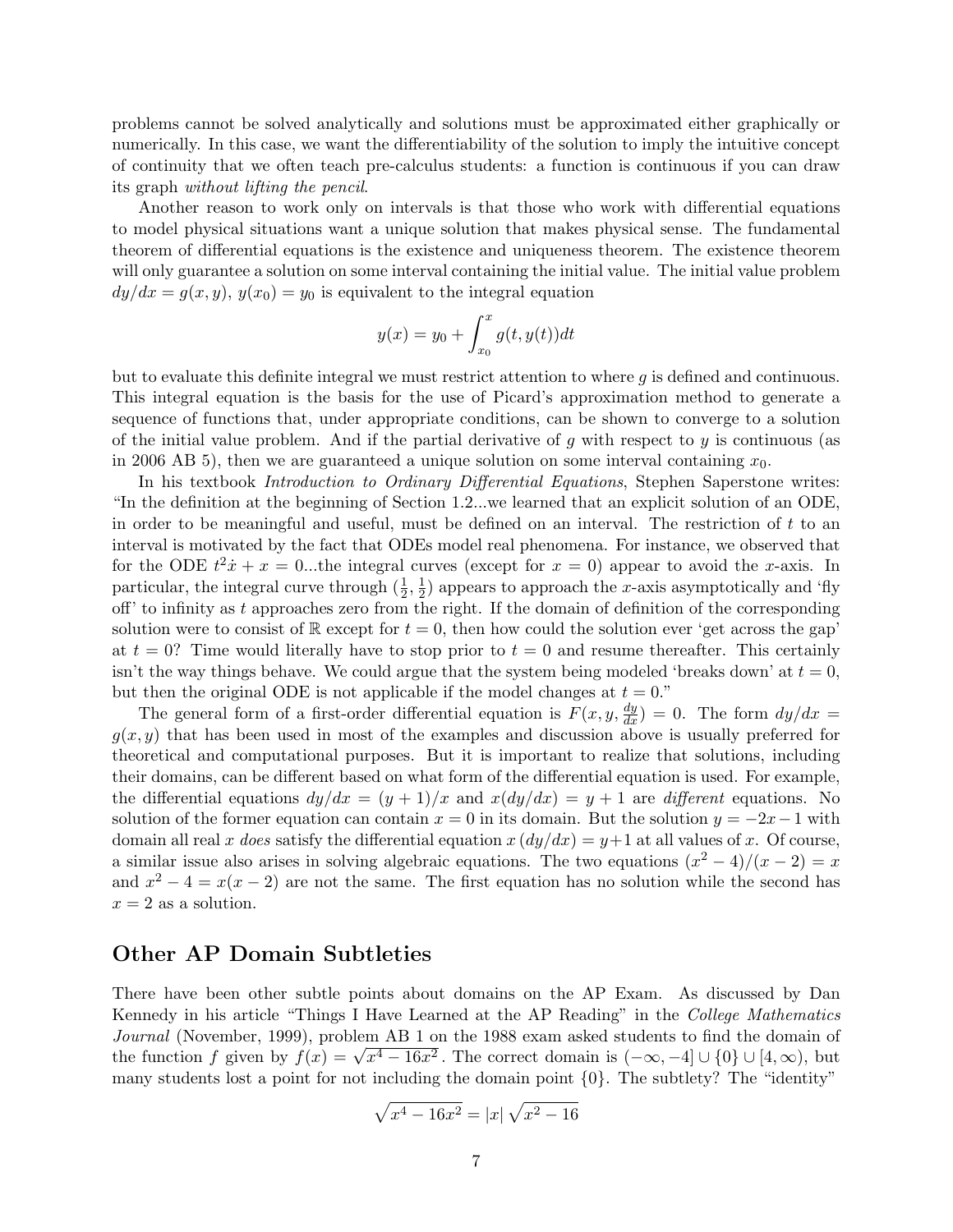is, in fact, invalid at  $x = 0$  if only real arithmetic is considered. Kennedy calls this example "Radical" lies that we tell students in algebra."

In the same article Kennedy also discusses another domain subtlety in problem 2 on the 1996 BC exam, which presented students with the Maclaurin series for  $f(x)$  given by  $1+\frac{x}{2!}+\frac{x^2}{3!}+\frac{x^3}{4!}+\cdots+$  $\frac{x^n}{(n+1)!} + \cdots$  Part (d) of the problem asked students to write  $f(x)$  in terms of a familiar function. This was essentially a "series manipulation" problem based on  $(e^x - 1)/x$ . As Kennedy writes, however: "There were only 5 perfect scores among the 21,020 BC exams that year. The problem, you see, is that  $f(x) = (e^x - 1)/x$  is not even *defined* at  $x = 0$ , let alone infinitely differentiable, and is therefore not eligible to have a Maclaurin series. The correct  $f$  should be

$$
f(x) = \begin{cases} \frac{e^x - 1}{x} & \text{for } x \neq 0, \\ 1 & \text{for } x = 0. \end{cases}
$$

For additional examples and discussion about the domain of solutions of differential equations, see the article "Solving Separable Differential Equations: Antidifferentiation and Domain are Both Needed" by David Lomen, available in the *Teaching Resource Materials* section of the Calculus AB and Calculus BC Course Home Pages at AP Central.

#### Appendix

Below are some examples of how a sample of calculus and differential equations textbooks discuss solutions to differential equations and solutions to initial value problems. The notation has been changed in a few cases to be consistent among the examples, but the emphasis and language in each excerpt is preserved from the original versions.

#### Edwards & Penney, Calculus with Analytic Geometry, Early Transcendentals (p412)

A first-order differential equation is a differential equation that can be written in the form

$$
\frac{dy}{dx} = g(x, y)
$$

where x denotes the independent variable and  $y = y(x)$  is the unknown function. A solution... is a function  $y = y(x)$  such that  $y'(x) = g(x, y(x))$  for all x in some appropriate interval I.

#### Finney, Weir, and Giordano, Thomas' Calculus Early Transcendentals (p443)

A first-order differential equation is a relation

$$
\frac{dy}{dx} = g(x, y)
$$

in which  $g(x, y)$  is a function of two variables defined on a region in the xy-plane. A solution...is a differentiable function  $y = y(x)$  defined on an interval of x-values (perhaps infinite) such that

$$
\frac{d}{dx}y(x) = g(x, y(x))
$$

on that interval.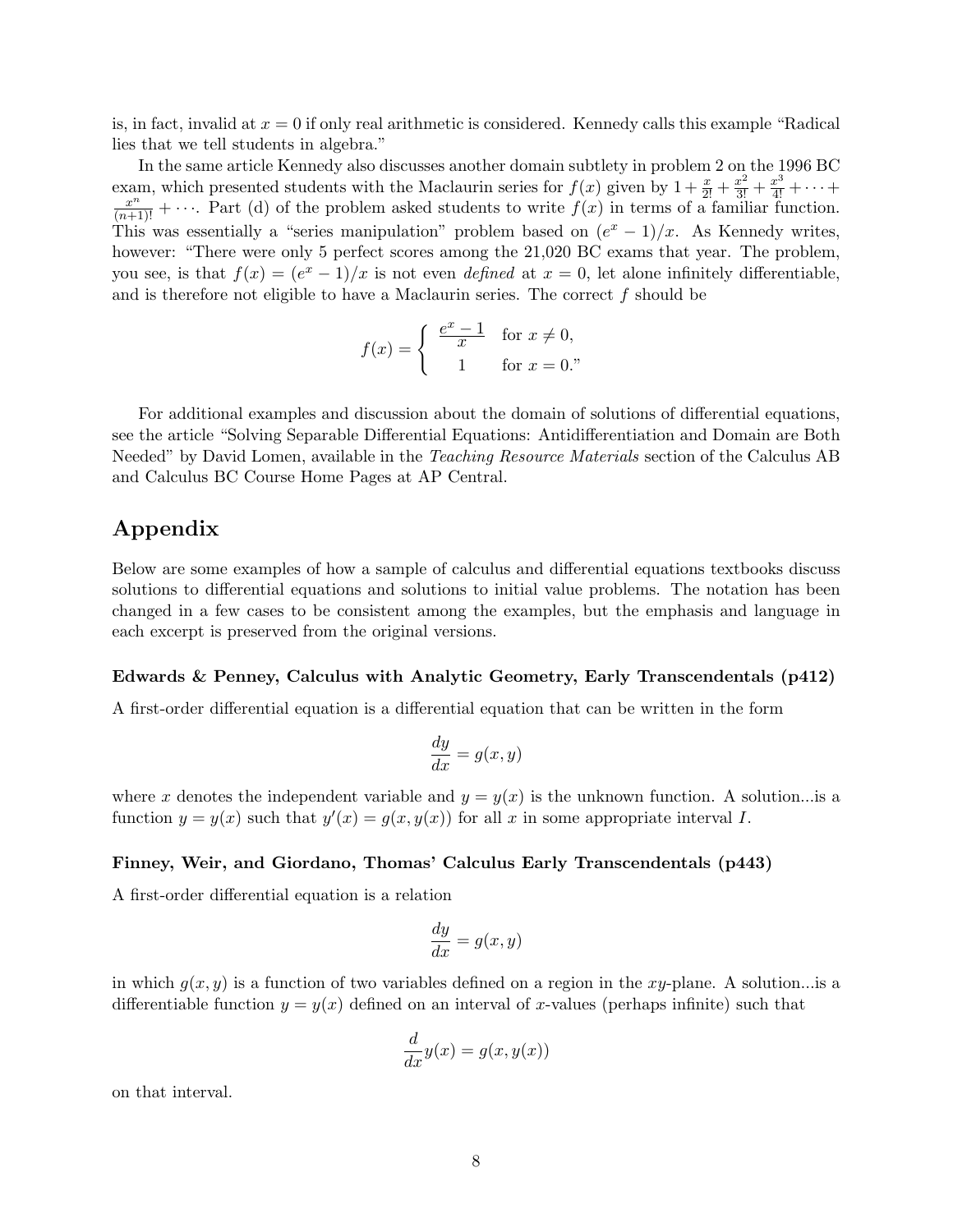#### Swokowski, Calculus with Analytic Geometry (p822)

Recall that a function f (or  $f(x)$ ) is a solution of a differential equation if substitution of  $f(x)$  for  $y$  results in an identity for every  $x$  in some interval.

#### Larson, Hostetler, and Edwards, Calculus (p369)

These authors do not mention an interval in describing what is meant by a solution of a differential equation. However, they give an example with  $dy/dx = y/x^2$  and  $y(1) = 3$ , and give the solution as  $y = (3e)e^{-1/x}$  for  $x > 0$ .

#### Finney, Demana, Waits, and Kennedy, Calculus: Graphic, Numeric, Algebraic (p322)

An initial condition determines a particular solution by requiring that a solution curve pass through a given point. If the curve is continuous, this pins down the solution on the entire domain. If the curve is discontinuous, the initial condition only pins down the continuous piece of the curve that passes through the given point. In this case, the domain of the solution must be specified.

#### Coddington and Levinson, Theory of Ordinary Differential Equations (pp1-2)

Let g be a continuous function on a rectangle D in the  $(x, y)$  plane. The central problem of this chapter may be phrased as follows: to find a differentiable function  $\varphi$  defined on a real x interval I such that  $(x, \varphi(x)) \in D$  for all  $x \in I$  and  $\varphi'(x) = g(x, \varphi(x))$  for all  $x \in I$ . Suppose  $(\tau, \xi)$  is a given point in D. Then an initial-value problem associated with the differential equation and this point is defined in the following way: To find an interval I containing  $\tau$  and a solution  $\varphi$  satisfying  $\varphi(\tau) = \xi$ .

#### Rainville and Bedient, Elementary Differential Equations (pp3-4)

A function  $\phi$ , defined on an interval  $a < x < b$ , is called a solution of the differential equation  $y' = g(x, y)$ , provided that the first derivative of the function exists on the interval  $a < x < b$  and  $\phi'(x) = g(x, \phi(x))$  for every x in  $a < x < b$ .

#### Ricardo, A Modern Introduction to Differential Equations (p7)

A solution of the differential equation  $y' = g(x, y)$  on an interval  $(a, b)$  is a real-valued function  $y = y(x)$  such that all necessary derivatives of  $y(x)$  exist on the interval and  $y(x)$  satisfies the equation for every value of  $x$  in the interval. Solving a differential equation means finding all possible solutions of a given equation. Note that we say "a" solution rather than "the" solution. A differential equation, if it has a solution at all, usually has more than one solution. Also, we should pay attention to the interval on which the solution may be defined.

#### Moore, Introduction to Differential Equations (pp1-3)

A first-order differential equation has for us the standard form  $y' = g(x, y)$ . The obvious problem is the finding of solutions, that is, functions which satisfy the equation identically. Specifically, a solution is a function  $y(x)$ , defined on an interval  $a < x < b$ , such that  $y'(x) = g(x, y(x))$  holds for  $a < x < b$ .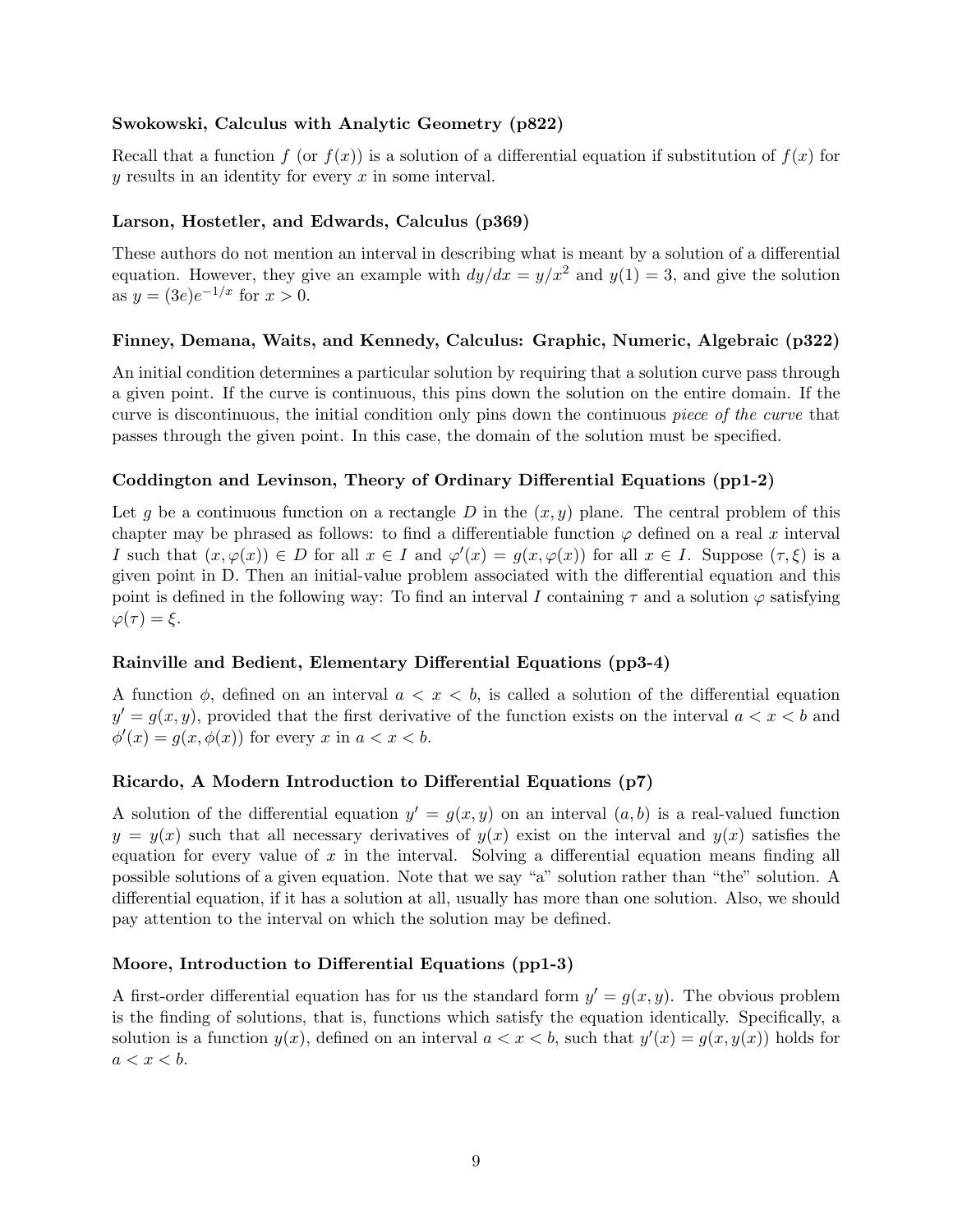#### Sanchez, Ordinary Differential Equations: A Brief Eclectic Tour (pp6-7)

Sanchez discusses the existence and uniqueness theorem for differential equations, and then talks about the continuation problem of extending the interval of existence guaranteed by the theorem. He writes: "Furthermore, it seems equally plausible that for the IVP, the solution  $y(x)$  satisfying  $y(x_0) = y_0$  will possess a maximum interval of convergence

 $x_0 + \alpha < x < x_0 + \beta$ ,  $\alpha, \beta$  finite or infinite

and that the interval will depend on  $x_0$  and  $y_0$  ."

He later (p41) gives the example  $dy/dx = y/(x^2 - 1)$  and says that "solutions are defined for  $-\infty < x < -1$ , or  $-1 < x < 1$ , or  $1 < x < \infty$ ; depending on the choice of  $x_0$  in the IC  $y(x_0) = y_0$ ." Note the use of the word or, not and.

#### Borrelli and Coleman, Differential Equations: A Modeling Perspective (p10)

Let's define what we mean by a solution of  $y' = g(x, y)$  where  $g(x, y)$  is a function defined on some portion (or all) of the xy-plane. A function  $y(x)$  defined on an x-interval I is a solution of the ODE if  $g(x, y(x))$  is defined and  $y'(x) = g(x, y(x))$  for all x in I.

#### Blanchard, Devaney, and Hall, Differential Equations, Second Edition, Instructor's Manual

We also deal with questions of the domain of definition for solutions. The exceptional student will have wondered about domains of definition in Section 1.2 where restricted domains are the norm. We take the dynamical systems point of view that a solution that escapes to infinity or that encounters a singular point of the differential equation at a finite time cannot be extended beyond that time. For example, the function  $y(t) = 1/t$  for  $t > 0$  is a completely different solution to the equation  $dy/dt = -y^2$  than the solution  $y(t) = 1/t$  for  $t < 0$ .

#### Redheffer, Differential Equations: Theory and Applications (p34)

A solution of a differential equation  $dy/dx = g(x, y)$  is a function  $y = \phi(x)$  that satisfies the equation on an interval I. To know the solution one must know both  $\phi$  and I. In nonlinear problems of interest in applications, however, the interval of existence usually depends on the initial value  $y(x_0)$ and is difficult to determine.

#### Textbook References

- 1. Paul Blanchard, Robert L. Devaney, and Glen R. Hall, Differential Equations, Second Edition, Brooks/Cole (Instructor's Manual available online at http://math.bu.edu/odes/paulinst-manual/sed/ch1.html).
- 2. Robert L. Borrelli and Courtney S. Coleman, Differential Equations: A Modeling Perspective, John Wiley & Sons, Inc., 1998.
- 3. William Boyce and Richard DiPrima, Elementary Differential Equations, 5th Edition, John Wiley & Sons, Inc., 1992.